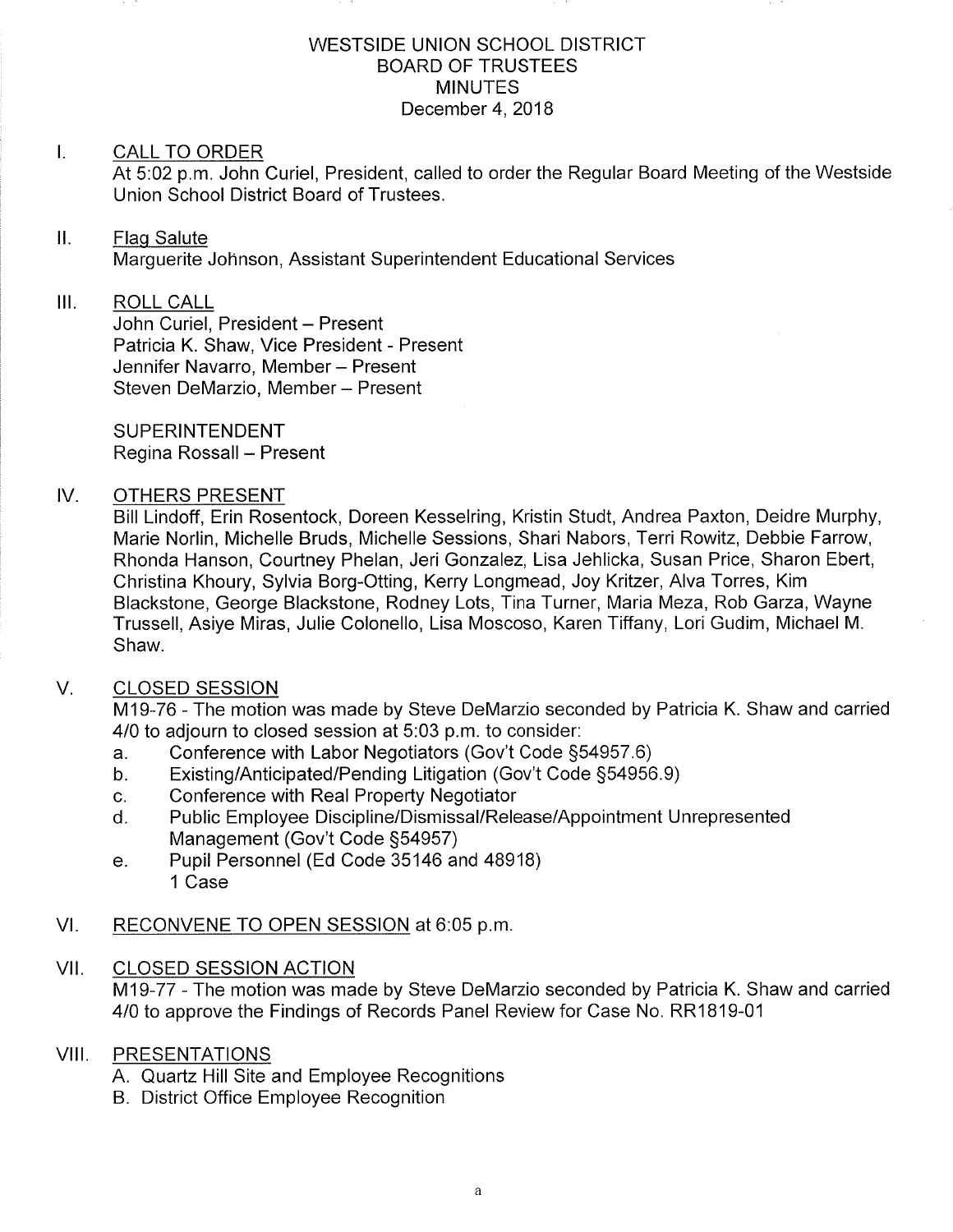**Minutes** Regular Board Meeting

# December 4, 2018<br>IX. HEARING SESSION/STAFF REPORTS

- A. Board Comments:
	- Steve DeMarzio
	- Quartz Hill, great job, I think your attendance results are outstanding!!
	- . Congratulations to all the employees who received service pins this evening Jennifer Navarro
	- . Great job, Quartz Hill, kudos to your efforts to increase attendance. I enjoyed hearing about the Second Chance Breakfast and the Smile Committee.
	- . Congratulations to everyone who received service pins this evening; the district is lucky to have each of you.

Patricia K. Shaw:

- Quartz Hill, thank you so much for all you do for our students.
- . Thank you to everyone who received service pins this evening. John Curiel
- . Thank you, Quartz Hill, for your well thought-out presentation. Early intervention is the key to attendance and grades. I like your Second Chance Breakfast and Hero Program. I appreciate all the work you are doing on your LCAP goals.
- . Thank you to everyone who received service pins this evening; we appreciate all you do for the district.
- B. Staff Reports:
	- 1. Assistant Superintendent Administrative Services Shawn Cabey a. Absent
	- 2. Assistant Superintendent Educational Services Marguerite Johnson
		- a. Thank you, Quartz Hill, for a great presentation. We appreciate you paying attention to data, piloting MTSS and your attention to what makes the education a good experience for students. Your students are lucky to have you.
		- b. Congratulations to all who received service pins this evening, thank you.
	- 3. Deputy Superintendent Robert Hughes
		- a. Quartz Hill, I am sorry I had to step out and miss your presentation.
		- b. Congratulations to all who received service pins this evening; thank you for all you do.
	- 4. Superintendent Regina Rossall

Mrs. Rossall reviewed the following items with the Trustees:

- a. Quartz Hill, great presentation. I know you have been working hard at looking at your data and assessment.
- b. Attendance is an important piece of data.
- c. Danielle, thank you for your work with your parent group.
- d. New Teacher lnduction received a \$1,000.check from CSBA for our efforts on recruitment and retention of new teachers. We received the check for being the best in that category.
- e. Thank you to the District Office staff for coming out this evening. Congratulations
- to everyone who received service pins this evening. f. I received a call today from the LA County Office of Education; we have been selected to be on their list of assistance because of our test scores for our students with disabilities on academics and suspension rate. They will be giving us support in these areas for these students.
- g. We will be swearing in our three Trustees who were elected or reelected in November at the December 11,2018, Board Meeting.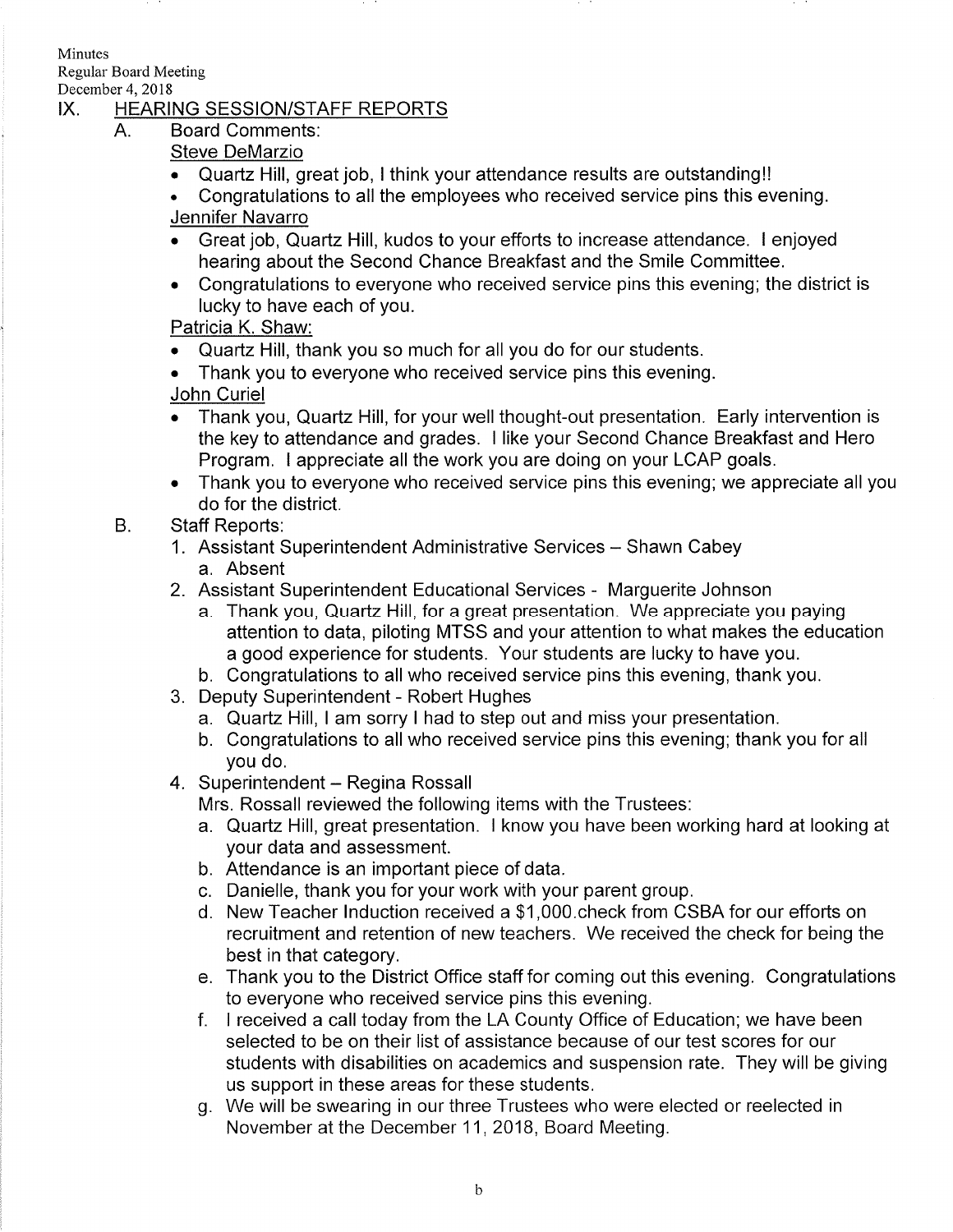Minutes Regular Board Meeting December 4, 2018

# X. PERSONAL APPEARANCES

- A. Westside Union Teachers Association Representative - Bob Dunham, President
- B. California School Employee Association Representative - Jeri Holmes, President
	- . Kudos to Quartz Hill, I enjoyed hearing about your new programs in your presentation this evening.
	- . I will not be able to attend the next Board Meeting. Congratulations to those who will be sworn in at the next meeting and Happy Holidays.
- Parent Teachers Association Representative  $C_{\cdot}$
- WAVE Representative Jennifer Navarro and Robert Hughes  $D_{\cdot}$
- XI. ITEMS FROM THE FLOOR Regular Session Kristin Studt - Standards Based Grading
- xil PUBLIC HEARING None

# XIII. BUSINESS SESSION

- Organizational/Governance<br>1. M19-78 Item 1. Approval of the agenda of the Regular Board Meeting of December 4, 2018, as submitted. The motion was made by Steve DeMarzio seconded by Patricia K. Shaw and carried 410.
- 2. M19-79 Items 2a 2f. The motion was made by Jennifer Navarro seconded by Steve<br>DeMarzio and carried 4/0 to approve the consent agenda.
	- Pearl Minutes of the Regular Meeting on November 13, 2018<br>2b Fundraising Authorizations<br>2c Personnel Report<br>2d Purchase Orders
	-
	-
	-
	-
	-
- 2e Consultant/Contract Agreement Schedule<br>2f Conference/Workshop Schedule<br>3. M19-80 Item 3. The motion was made by Steve DeMarzio seconded by Patricia K. Shaw and carried 410 to table the nomination to CSBA Region 22 Delegate Assembly to next Board Meeting, December 11,2018 4. ltem 4. Discussion ltem
	- - . Board Governance
			- $\circ$  Master's in Governance All Trustees will attend
			- $\circ$  CSBA Workshop Review January

## XIV. EDUCATIONAL SERVICES

- 5. M19-81 ltem 5. The motion was made by Patricia K. Shaw seconded by Steve DeMarzio and carried 410 to approve the first reading of the revised Board Policies, Administrative Regulations and Exhibit:
	- . BP 0410, Nondiscrimination in District Programs and Activities
	- . BP/AR 1312.3, Uniform Complaint Procedures
	- o BP/AR 5111, Admission
	- BP/AR 5111.1, District Residency
	- . BP/AR 5125, Student Records
	- . AR/E 5125.1, Release of Directory lnformation